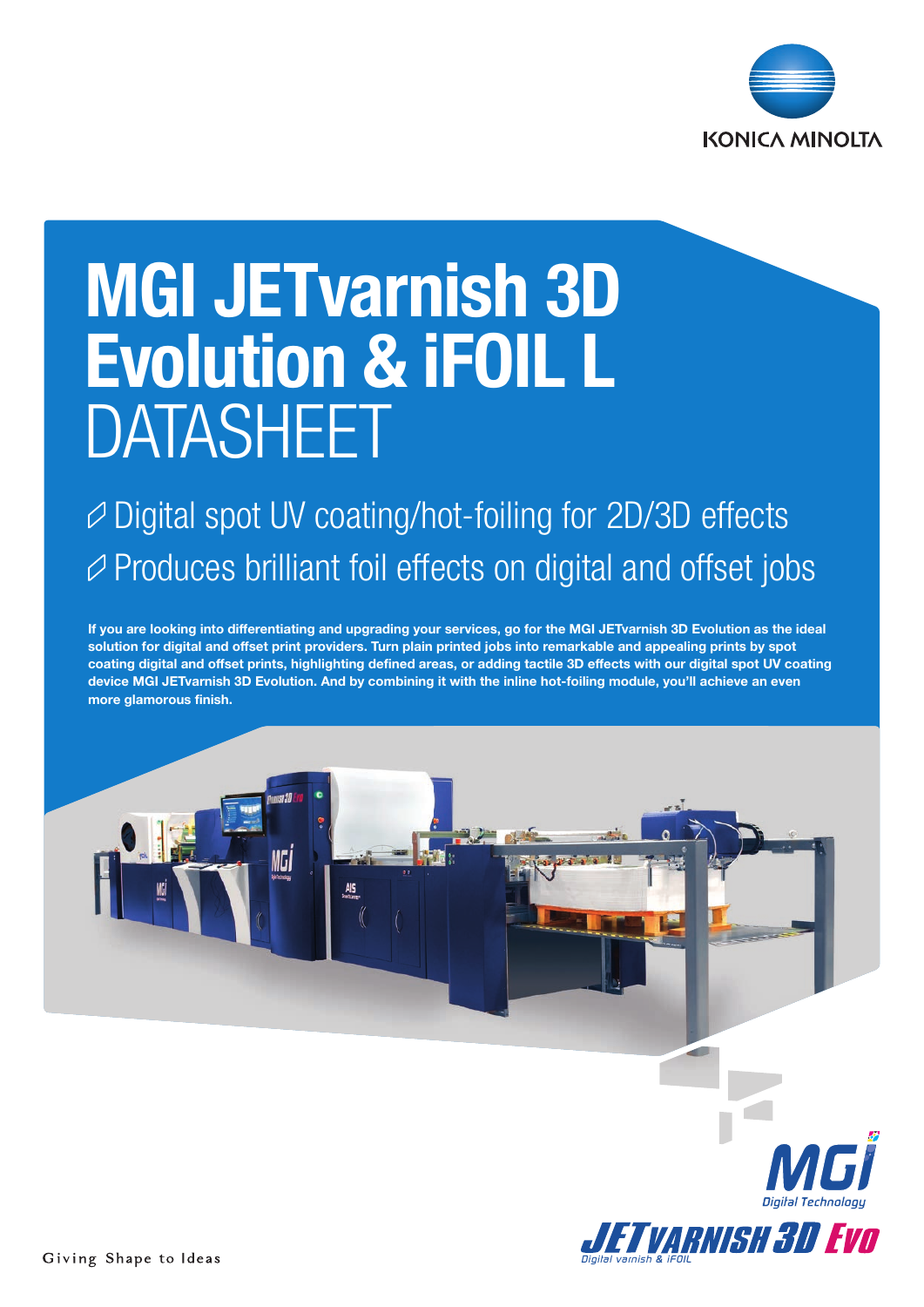## YOUR ADVANTAGES WITH THE JETvarnish 3D Evolution & iFOIL L

#### VARNISH AND IN-LINE HOT-FOIL **STAMPING**

- All MGI JETvarnish 3D Evolution models can be combined with an inline hot-foiling solution
- For quick and easy production of foil stamping jobs
- For digital and variable varnish and foil embellishments
- For prototyping as well as high-volume productions



FOIL

NGİ

#### INNOVATIVE SOFTWARE SUITE

- Suite includes cost calculator,<br>workstation image editor and workstation image editor and reprint utility – Cost calculator for varnish
- consumption and cost calculation – Spot varnish editor is a graphical tool that allows editing files directly at the workstation
- Saves time and improves efficiency

 $\blacktriangleleft$ 

 $\bullet$ 

ę.

REG

 $\bullet$ 

AIS

**THEFT** 

F El

 $0<sup>0</sup>$ 

 $\frac{6}{6}$ 

 $\frac{1}{2}$ 

ПI

**FINANISH 30 EVO** 

#### NEW PALLET STACKER

- For easy pallet unloading
- For simple production workflows

#### EXPANDABLE INKJET SYSTEM FORMAT

- Designed to grow with your business – Availability in two instead of three
- different widths that can be upgraded on demand for increased productivity:  $-52 \times 120 \text{ cm}$  $-75 \times 120 \text{ cm}$
- Upgradable with EVO Extension Kits: 75 x 120 cm

#### EASE OF USE

- MGI JETvarnish 3D Evolution is not a push button press, but you will quickly understand how the device works
- When using compatible media and foil, all operators need to do is set the appropriate speed and temperature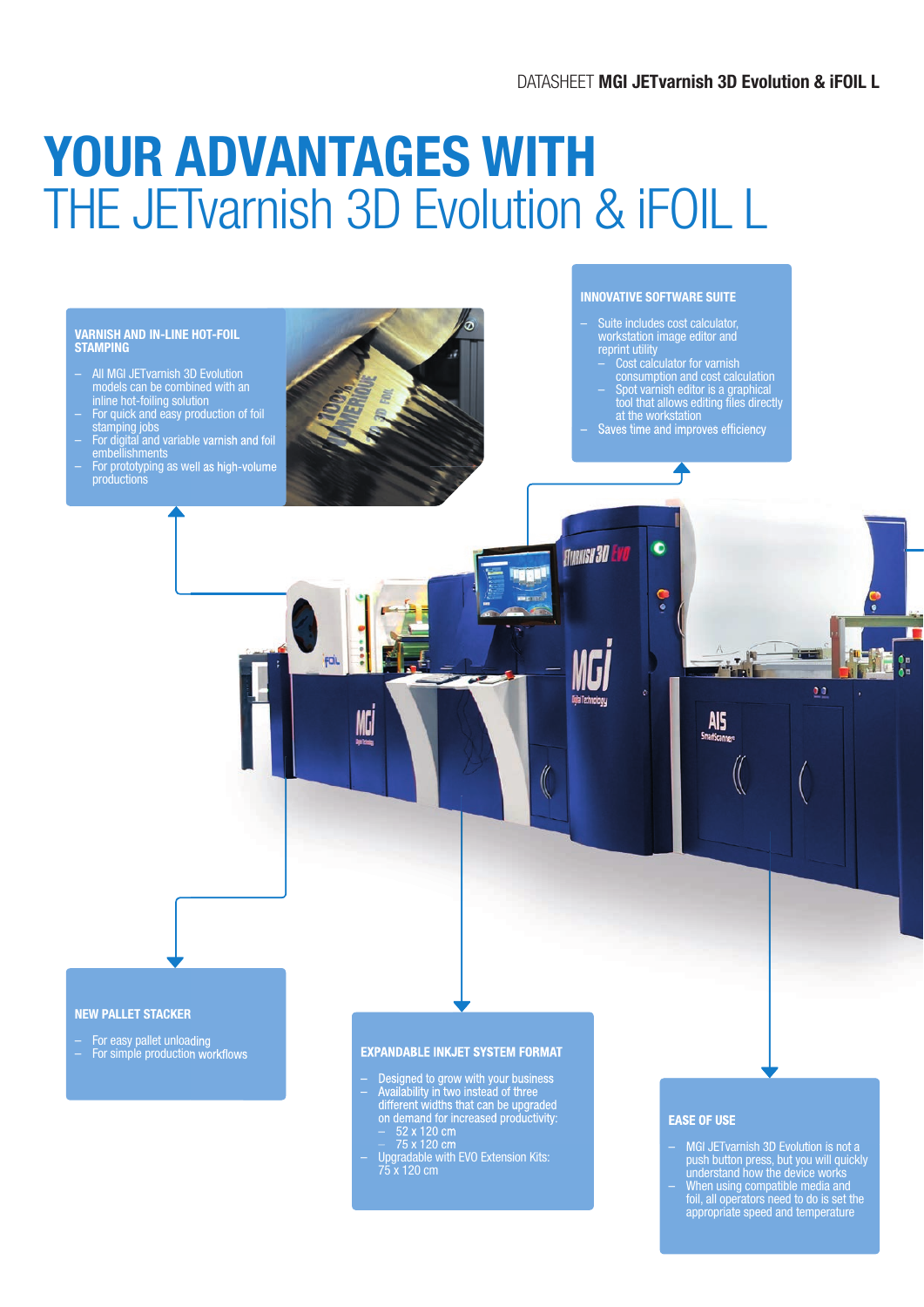

#### HIGH PRODUCTION SPEED AND PERFECT VARNISH QUALITY

- Up to 3,123 ISO B2 sheets per hour
- Print speed can be increased to 4,200 ISO B2 sheets per hour with printable width of 75 cm enabled
- Up to 2,291 ISO B1 sheets per hour – For high-volume productivity
- Enhanced UV protection with lower energy consumption than traditional UV systems
- Automatic inkjet head cleaning system avoids manual cleaning between jobs – No make-ready
- No plates
- No screens
- No dies
- Less waste